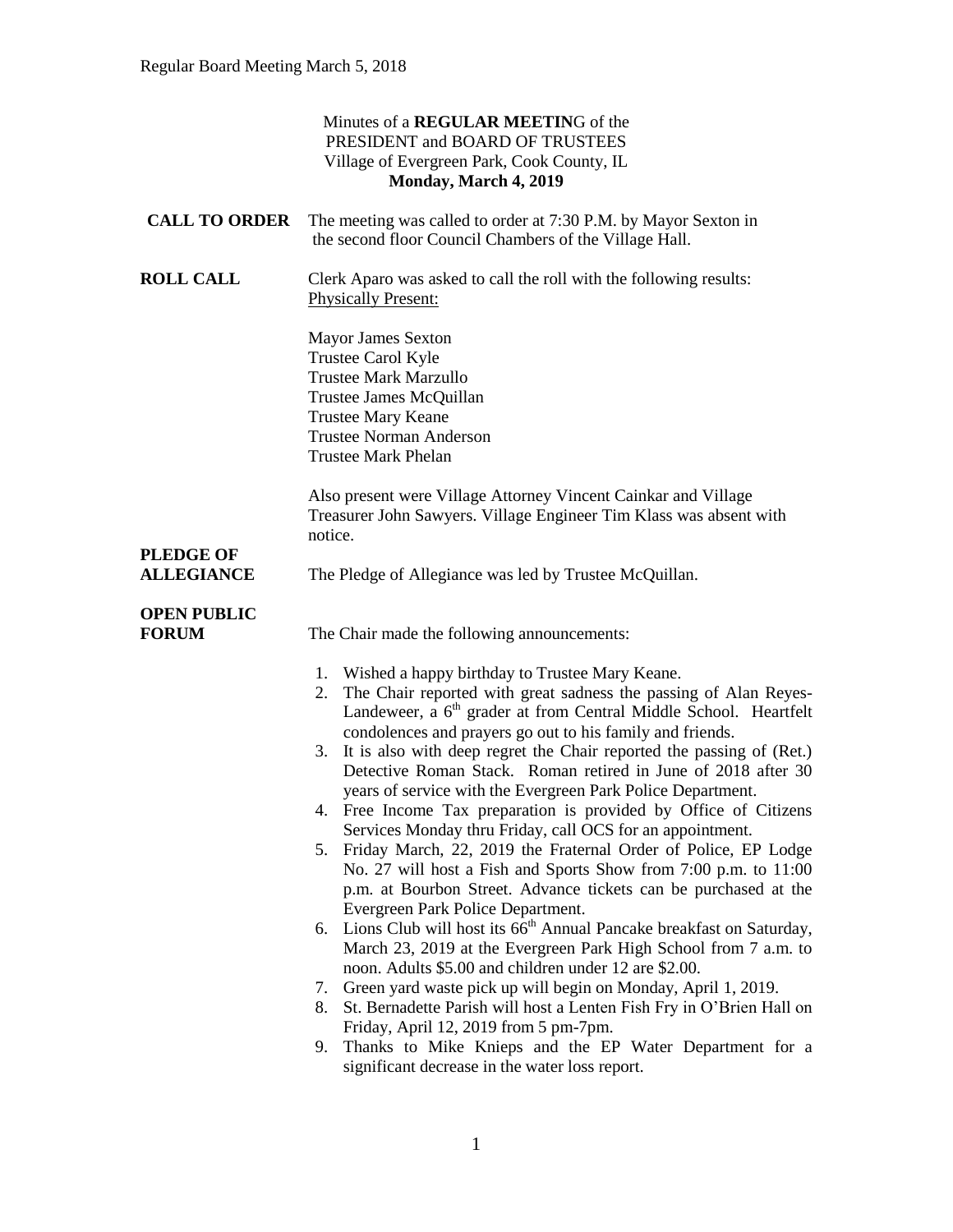10. Trustee Kyle stated the new Community Center looks wonderful inside and out. The Chair noted with this building we have moved into a new era for the children of Evergreen Park.

#### **OPEN PUBLIC** NONE.

#### **REGULAR**

**AGENDA** Motion by Trustee Phelan second by Trustee Anderson to waive the reading of the minutes of the February 18, 2019 Regular Meeting of the President and Board of Trustees and approved as presented was passed by unanimous voice vote and so ordered by the Chair.

# **RESOLUTION**

**NO. 9-2019** Motion by Trustee Marzullo second by Trustee Kyle to approve **Resolution NO. 9-2019** with expenditures of the General Corporate Fund of \$ 645,521.37 and Water Management Fund in the amount of \$ 39,254.70 and the  $95<sup>th</sup>$  Street TIF \$ 2,112.79 and the Capital Improvement Fund \$ 3,246.95 and the Street Bond Fund, \$ 35,000.00 for a total of \$ 725,135.81. Upon roll call, voting YES: Trustees Kyle, Marzullo, McQuillan, Keane, Anderson and Phelan; voting NO: NONE. The motion was passed and so ordered by the Chair.

### **WATER COLLECTORS**

**REPORT** Motion by Trustee McQuillan second by Trustee Keane to approve the Water Collector's report for **February 2019** for information and file in the amount of \$ 556,542.56. The motion was passed by unanimous voice vote and so ordered by the Chair.

# **VILLAGE COLLECTORS**

**REPORT** Motion by Trustee Phelan second by Trustee Anderson to approve the Village Collector's report for **February 2019** for information and file in the amount of \$ 2,468,740.51. The motion was passed by unanimous voice vote and so ordered by the Chair.

# **BUSINESS**

**CERTIFICATES** Motion by Trustee Kyle second by Trustee McQuillan to approve the business license application for **BELLE REINE** to conduct a clothing boutique for retail sales located at 10026 S. Kedzie Avenue, Unit A. Upon roll call, voting YES: Trustees Marzullo, McQuillan, Keane, Anderson, Phelan and Kyle; voting NO: NONE. The motion was passed and so ordered by the Chair.

#### **RESOLUTION**

**NO. 4-2019** Motion by Trustee Marzullo second by Trustee McQuillan to approve **RESOLUTION NO. 4-2019, "A RESOLUTION RELATING TO PARTICIPATION BY ELECTED OFFICIALS IN THE ILLINOIS MUNICIPAL A RETIREMENT FUND."** Upon roll call, voting YES: Trustees McQuillan, Keane, Anderson, Phelan, Kyle and Marzullo; voting NO: NONE. The motion was passed and so ordered by the Chair.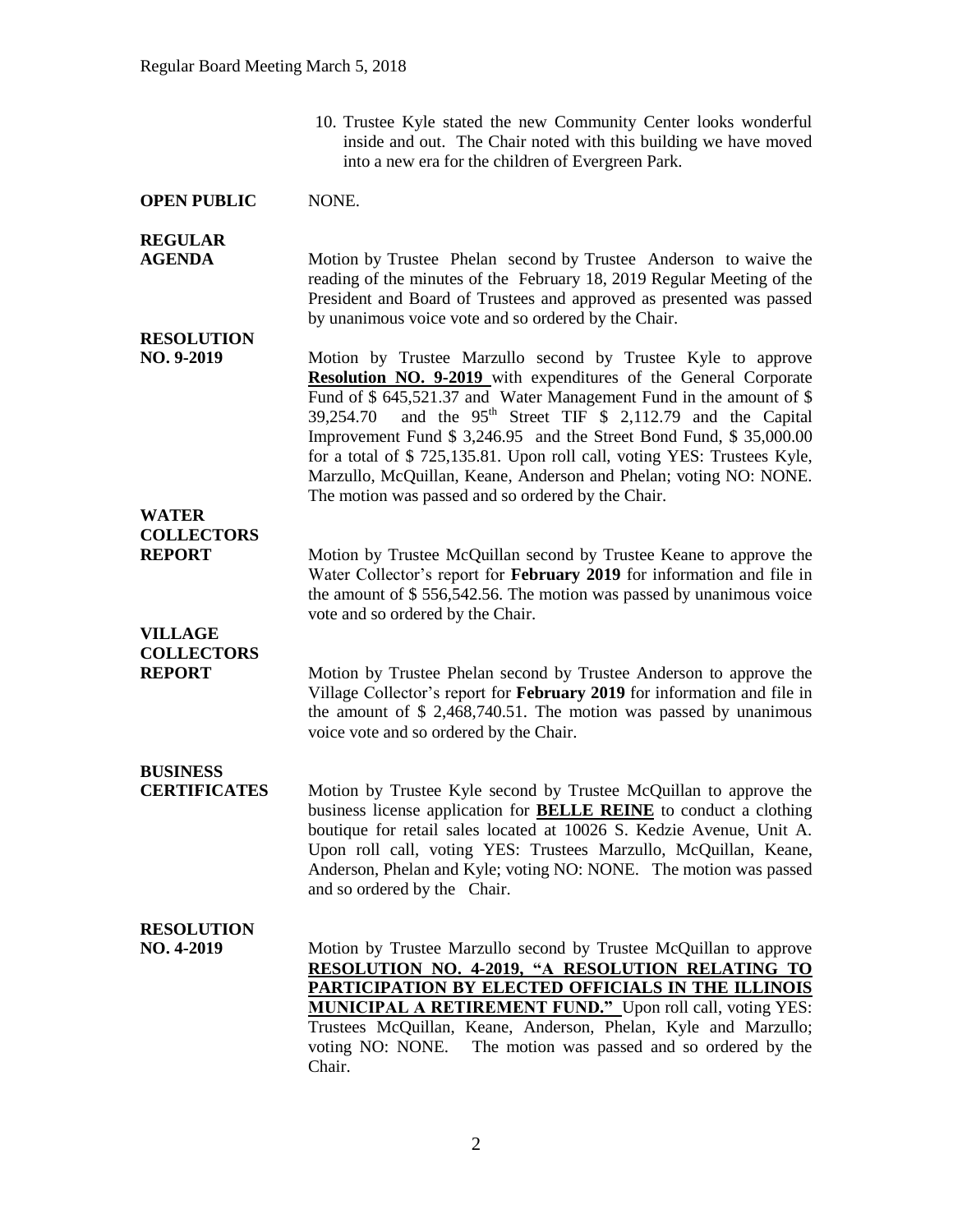| <b>ENGINEER'S</b><br><b>REPORT</b>            | Tim Klass was absent.                                                                                                                                                                                                                                                                                                                                                                                                       |
|-----------------------------------------------|-----------------------------------------------------------------------------------------------------------------------------------------------------------------------------------------------------------------------------------------------------------------------------------------------------------------------------------------------------------------------------------------------------------------------------|
| <b>ATTORNEY</b><br><b>REPORT</b>              | The Attorney had no report.                                                                                                                                                                                                                                                                                                                                                                                                 |
| <b>DEPT HEADS</b>                             | Recreation Director, Mr. Dennis Duffy reported all the parents using the<br>new Community Center have made positive comments.                                                                                                                                                                                                                                                                                               |
| <b>BIDS</b>                                   | The Chair questioned Fire Chief Kleinhaus on clean up procedures for<br>board up services. He will discuss this later with the Chief.                                                                                                                                                                                                                                                                                       |
| <b>RIGHT OF WAY/</b><br><b>2019 LANDSCAPE</b> | Motion by Trustee Phelan second by Trustee Kyle to approve the<br>request from PW Director Lorenz to accept the low bid from Semmer<br>Landscape LLC in the amount of \$76,726.00 for the 2019-2020<br>Landscape and Right of way maintenance bid. Upon roll call, voting<br>YES: Trustees Keane, Anderson, Phelan, Kyle, Marzullo and McQuillan;<br>voting NO: NONE. The motion was passed and so ordered by the<br>Chair. |
| <b>COMMUNITY</b><br><b>CENTER CONCRETE</b>    | Motion by Trustee Kyle second by Trustee Anderson to approve the<br>request PW Director Lorenz to accept the low bid of Strada Construction<br>Co. in the amount of $$89,350.00$ for base bid and Alternate A-<br>\$19,350.00 for the concrete sidewalks and curbs at the Community<br>Center. Upon roll call, voting YES: Trustees Kean, Anderson, Phelan,                                                                 |

**MISC.** The Chair noted a payout to Craig Podalak Architect, in the amount of \$8,360.00 for services on the Community Center project. NO ACTION TAKEN INFORMATION ONLY.

passed and so ordered by the Chair.

The Chair stated he received a phone call from a resident regarding a huge increase in her real estate taxes. Upon investigation it was found there was an issue from the last tax bill in September of 2018. The Chair encouraged everyone to always check their tax bill for the correct parcel numbers and all proper exemptions.

Kyle, Marzullo and McQuillan; VOTING NO: NONE. The motion was

**ADJOURNMENT** With nothing further to come before this meeting, motion by Trustee Phelan second by Trustee Kyle that this Regular Meeting of the President and Board of Trustees adjourn. Upon roll call voting YES: Trustees Anderson, Phelan, Kyle, Marzullo, McQuillan and Keane; voting NO: None. The motion was passed and so ordered by the Chair at 7:40 P.M.

\_\_\_\_\_\_\_\_\_\_\_\_\_\_\_\_\_\_\_\_\_\_\_\_\_\_\_\_\_\_\_\_\_\_\_\_\_\_\_\_

Catherine T. Aparo, MMC, Village Clerk